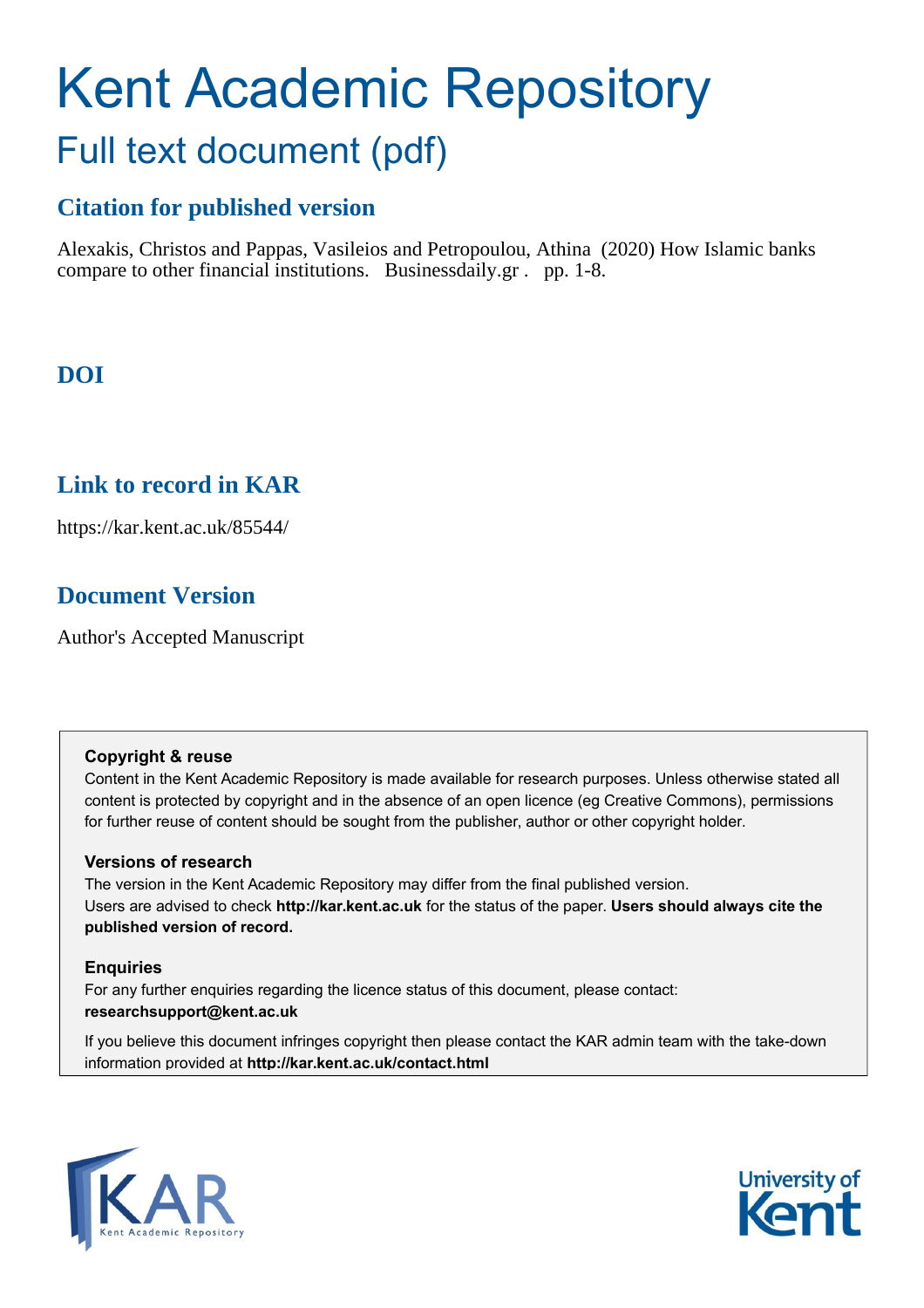# **What are Islamic banks? How they compare to other financial institutions? Why Islamic finance may be important to Greece?**

**Christos Alexakis** Rennes School of Business, France [christos.alexakis@rennes-sb.com](mailto:christos.alexakis@rennes-sb.com)

**Vasileios Pappas** University of Kent, UK [v.pappas@kent.ac.uk](mailto:v.pappas@kent.ac.uk)

**Athina Petropoulou** SOAS University of London, UK [ap102@soas.ac.uk](mailto:ap102@soas.ac.uk)

*December 2020*

#### • **What are Islamic banks?**

In western banking the interest rate reflects the remuneration that the depositor is entitled to and the price that the borrower would pay for utilising extra funds. Whether fixed or floating, interest rate is indirectly linked to the economy and the estimated economic performance of the financed venture. Within a financing situation the entrepreneur bears the business risk; he should ensure that cash flows meet the interest payments. Collateral requirements and the contract itself are the bank's cushions against business risk. Depositors normally do not bear any business risk as their remuneration is fixed too. Risk and reward are severed.

Islamic banking adopts practices that are commensurate with the Islamic law. Perhaps the most well-known prohibition is that of interest; Islamic banks are neither allowed to charge nor receive it. Instead to mobilise funds their financial products are either equity-based, where the bank and an entrepreneur enter a joint profit-sharing venture, or fee-based, where cost-plusprofit sales and leasing agreements are typical. Equity-based financing is perhaps the most distinctive feature compared to conventional banks, as it allows the sharing of risk and reward. For using funds beyond their means, the entrepreneurs commit to a profit-share ratio with the bank. Contrary to the interest rate case where the entrepreneur is always liable, here the remuneration is tied to the economic performance; hence the entrepreneur repays when the venture is profitable. No profits in a certain period (e.g., due to Covid-19); no repayment to the bank. Such contracts are more demanding at the design stage, with solid business plans, stresstesting and reliable forecasting typically required. This heightens the importance of due diligence and monitoring, while it requires highly skilled personnel. Since profits are shared, the bank has strong incentives to ensure non-performing investments are minimal.

Equity-based contracts are also in place with the depositors, which are now *quasi*-investors. They receive a profit share ratio too, which is tied to the bank's performance. If the bank is profitable, their reward is higher. If the bank's investments turn sour then the remuneration to the depositors is reduced, or even zeroed. This is an effective mechanism to exert control on the bank. Depositors have the flexibility to withdraw their deposits from a mismanaged bank and place them with a profitable institution in search of higher reward. In fear of such behaviour bank managers have more incentives to work closely with the entrepreneur to ensure their investments remain profitable.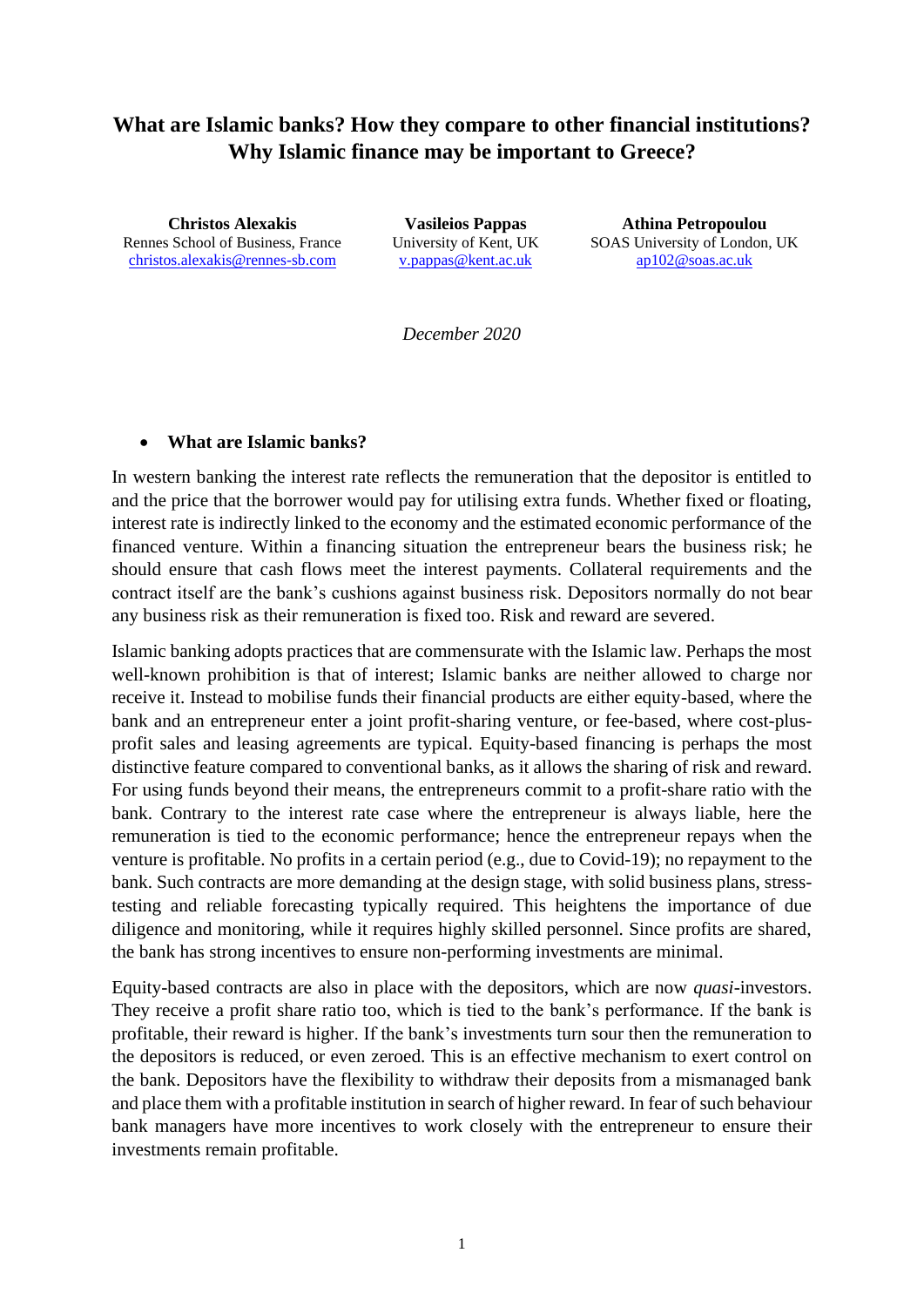The choice of Islamic or conventional banking products falls entirely to the investor, although it is expected that investors from Muslim countries may show a preference to the former and even pay a premium. Yet, this selection *per se* may be informative to financial markets. For example, firms issuing Islamic financing attract a positive abnormal return in Saudi Arabia, suggesting that this move is welcomed by investors. The fact that Islamic banking products are built on the concept of risk, it has been found that they inspire a more responsible behavior; thus, mitigating credit risk.

# • **How they compare to other financial institutions?**

Islamic financial institutions have established their presence in the global financial system, with total assets under management of around \$2.4 trillion, while maintaining a double-digit annual growth rate even amidst the financial crisis and political turmoil (IFSB, 2020). The comparative performance of Islamic banking has fuelled empirical research with important findings. Our collaborative research at UK and French academic institutions reveals that Islamic banking is not uniformly practiced across countries. Differences in product offerings and relative size of the Islamic banking sector are observed across the countries.

To keep the analysis tractable, we focus on countries where Islamic banking accounts for at least 5% of the total banking assets over the 2014-2019, to signify that it is an important feature of the country. The graph shows the evolution of the percentage share of Islamic banks within a sample of these countries based on Total Assets; a measure of bank size.

We observe that the share of Islamic banking is on an upward trend, and in 2019 is around 25% on average. In specific countries, like the UAE that the Prime Minister of Greece Kyriakos Mitsotakis recently visited, around 20% of the country's deposits are placed with Islamic banks. Islamic finance is used to finance a wide variety of projects, from the purchase of aircraft - when Emirates acquires Airbuses - to the creation tourist complexes in the Gulf region. In Europe, the UK is home to four Islamic banks whose asset base is on a similar increasing trend (see Figure 1). Despite these representing less than 1% of the total assets in the UK banking system, the UK government has taken significant steps (e.g., legal and regulatory framework, issuance of a £200 million Islamic bond in 2014) to facilitate the operation of such alternative financial systems.

# [Figure 1 around here]

As far as the financial profile of Islamic banks is concerned, they are typically smaller than their conventional counterparts. They typically operate a relationship-based placing emphasis on maintaining long-term relationships with the customers; a behaviour that is mandated from the equity-based financial products. Securities investments are typically a lower fraction of the Islamic bank's balance sheet, while they engage significantly less in high risk derivative trading and off-balance sheet practices (e.g., Loans/TA, Derivatives, Off-BS). To cope with the increased complexity of such contracts, Islamic banks invest in highly skilled personnel. The higher required expertise and is typically reflected in their inferior cost efficiency metrics. By contrast, financial stability and credit risk measures are superior (e.g., NPLs), suggesting that their different approach in doing business has tangible merits. Liquidity risk management is challenging in Islamic banks due to the lack of an appropriate interbank market. For this reason, Islamic banks consciously operate at higher liquidity levels (e.g., Liquid Assets/TA, LCR). Due to the leverage restrictions stemming from their business model, Islamic banks tend to be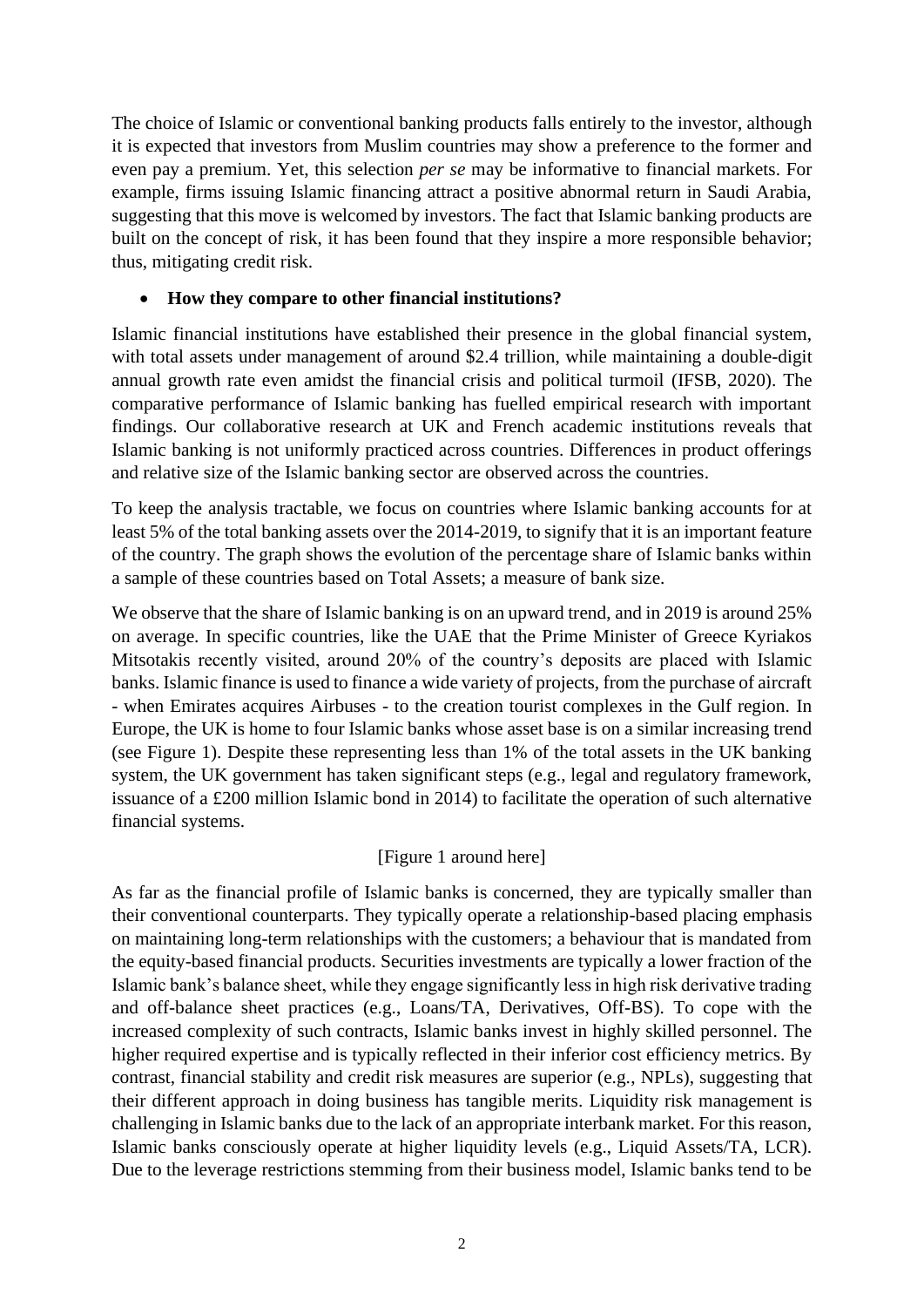better capitalised than their conventional counterparts. Arguably Islamic banks operate outside of a strict profit-maximisation/cost-minimisation dogma, thereby focusing on social priorities and local development needs. Yet, their profitability ratios are comparable to those of conventional banks (e.g., ROEs). However, Islamic banks command significantly higher net interest margins, which suggests that they are better insulated against competitive pressure, as they instil a certain loyalty to customers who may be willing to go the extra mile for these services.

# [Insert Figure 2 here]

# • **Why Islamic banking and finance may be important to Greece?**

The Greek banking sector after several years of mismanagement and recapitalisations is trailing behind the EU-28 on several metrics. In the following section we present an overview of the comparative performance of the Greek banking sector over the 2015-2019 period with respect to the EU-28. A traditional sector that emphasizes on deposit-taking/loan-making business, the Greek banking sector has the highest NPLs in the EU-28 (NPL ratio), closely followed by Cyprus. Bad loans of course have a detrimental impact on profitability, which over the examined period is negative; less so in 2019 (ROA). Despite the recapitalisations of the past years, Greek bank capitalisation is still the lowest (CAR) within the EU-28, although financial stability and liquidity (LCR) are comparable to most EU-28 banking systems and within safety limits. On this basis it appears that the Greek banking system is being held up. However, there are two indicators that are worthy of closer inspection.

First, the net interest margin (NIM) indicator reflects the difference between the cost of funds (i.e., interest rates on deposits) and the revenues from lending (i.e., interest rates on loans). It is a measure of the pricing power that banks can command, directly related to their profitability. The paradox here is that Greek banks are trailing behind EU-28 in the mainstream profitability indicators (ROA, ROE); yet they appear to be performing better than many of their EU counterparts on the NIM basis. Assuming further that the cost of funds is close to zero due to the low interest rates in the EU, the NIM may be viewed as the cost of firm financing that Greek banks offer. Therefore, the relatively high NIM reflects that expensive funding is available to Greek firms.

Second, in terms of market structure, the Greek banking field is highly concentrated (CR3 ratio, HHI); thus, being similar to the newer members of the EU. This may not be a surprise as there are four systemic banks dominating the Greek banking sector. High concentration can be problematic as it deters financial innovation, it disincentivises banks to perfect their processes (i.e., the "quiet life" hypothesis), it increases financing costs and can ultimately deprive the economy from growing at its full potential.

# [Insert Figure 3 here]

# • **Proposal**

Against this background some steps should be taken to increase competition in the Greek banking sector. This would be beneficial for the thousands of extant Greek firms seeking financing, but it will also spur new start-ups. It would also properly incentivize the four systemic banks to achieve more. Allowing Islamic banks to operate in Greece, either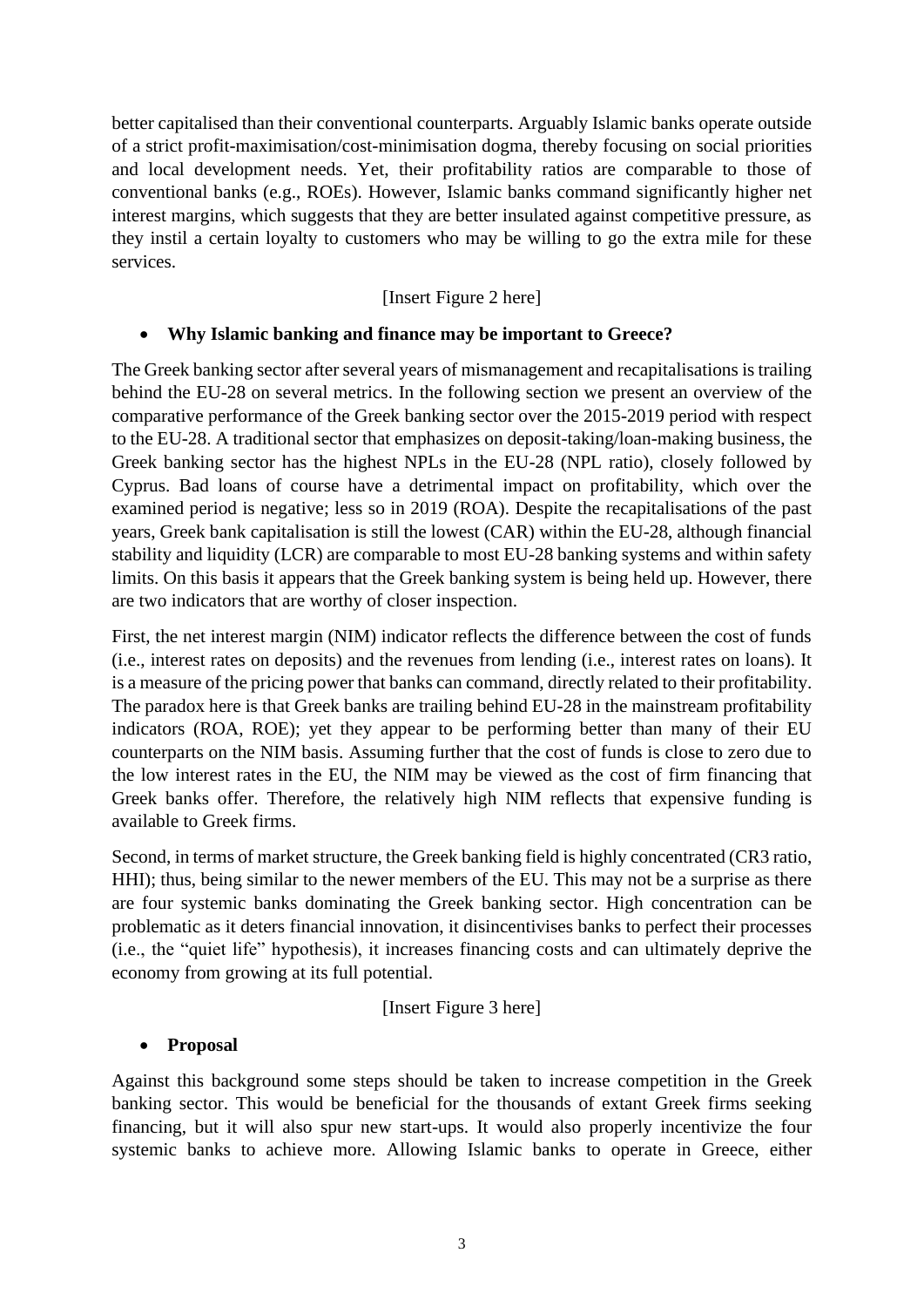individually or in cooperation with Greek banks as Islamic windows, may not have been timelier in terms of finance.

Further steps, including the issuance of an Islamic bond (Sukuk) and the introduction of Islamic equity indices in the Athens Stock Exchange may benefit further the financing of important national investments and promote the Greece's economic recovery. (The London Stock Exchange can serve as a success story here with more than 50 billion US dollars for more than 65 Sukuk issues in 2018).

Finally, the geopolitical dynamics in our region may add to the successful implementation of such a project as the development of Islamic finance in Greece and the transformation of Greece as an Islamic financial hub in South East Mediterranean. The economic diplomacy of Greece with the UAE and Egypt may include in the agenda the possibility of the development of Islamic finance in Greece that may include the introduction of a combo of Islamic financial products like Islamic windows in cooperation with Greek banks, Sukuk bonds financing important projects in Greece and traded in the Athens Stock Exchange.

**Vasileios Pappas** is an Associate Professor in Finance at the University of Kent. He is also deputy director in the GOLCER research center and visiting researcher at Lancaster University. His specialization is within empirical banking, Islamic finance and financial econometrics. His work is published in academic journals and presented at international conferences.

**Athina Petropoulou** is a Post-doctoral Research Fellow at SOAS University of London. Her core research interests lie in the areas of banking, with a focus on credit risk, liquidity risk, efficiency and competition across alternative banking models.

**Christos Alexakis** is an Associate Professor at the ESC - Rennes School of Business. His work is published in academic journals, books and presented at international conferences. He has taught at the University of York, University of Leeds, University of Bradford, and University Cattolica in Milan as Visiting Professor, while he has held top management positions (CEO) in financial sector companies. He is a member of the Stakeholders Group of the European Securities and Markets Authority (ESMA) and a representative of the Bank of Greece in the Selection Committee of the Hellenic Financial Stability Fund (HFSF).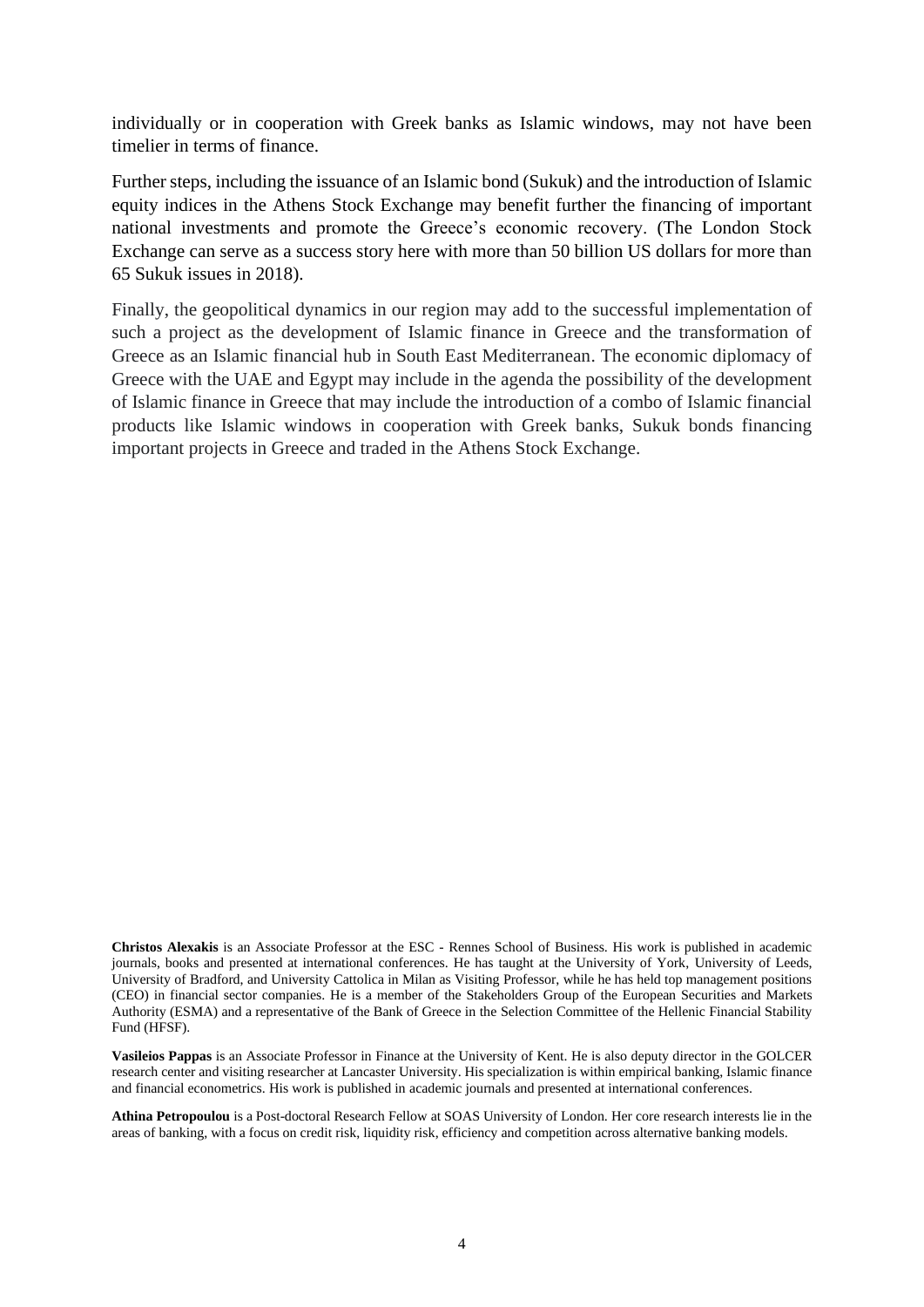

Figure 1. Islamic banks market share





Notes: Source: BankFocus, Authors' calculations.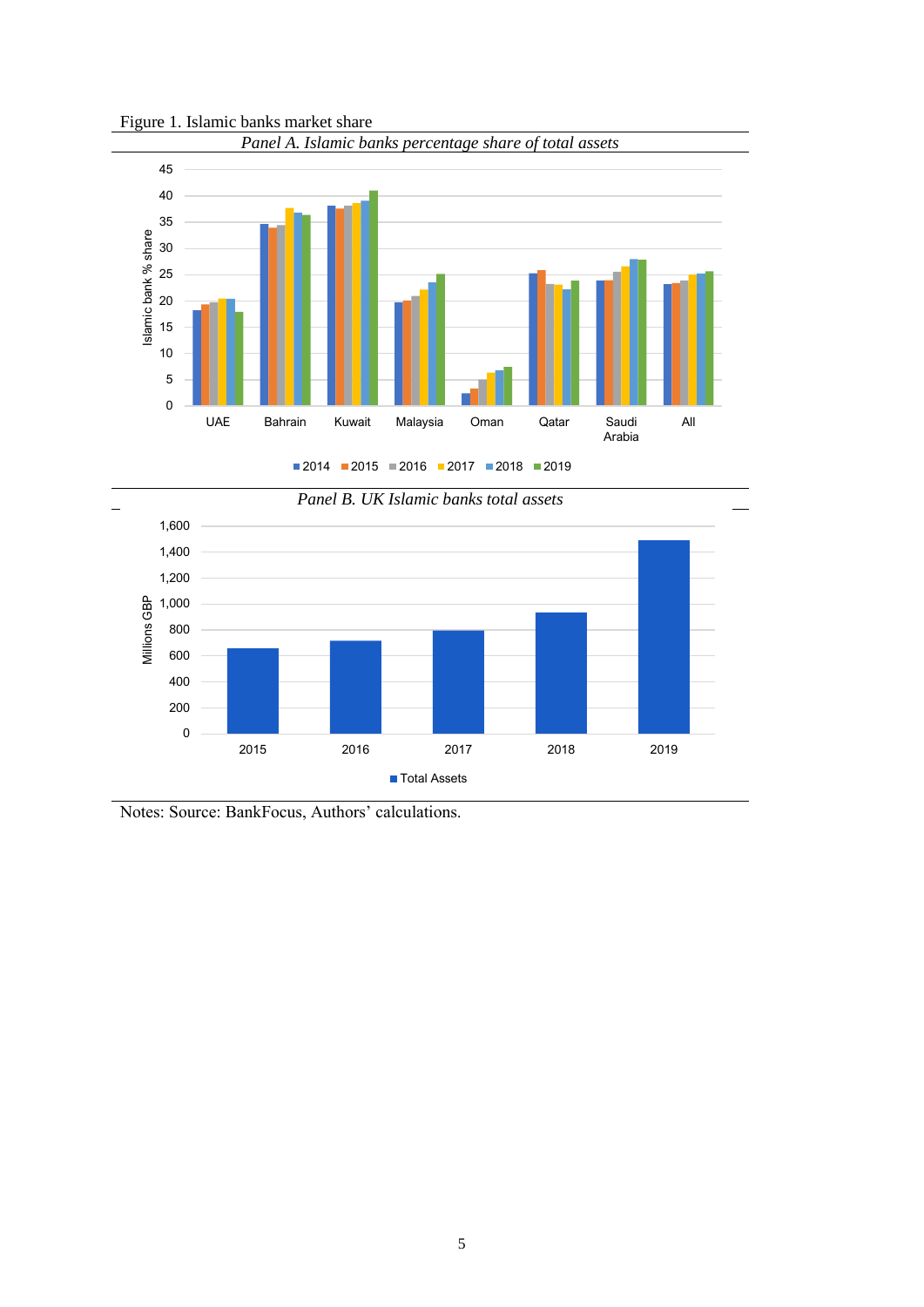

Figure 2. Islamic banks comparative financial profile

Loans/TA 2019 **M** Loans/TA 2015-2019 **Off-BS 2019 M** Off-BS 2015-2019 **Derivatives 2019 M** Derivatives 2015-2019

Notes: Source: BankFocus, Authors' calculations. Vertical axis is in percentages. Profitability ratios (Return on equity-ROE, Net interest margin-NIM), Non-Performing Loans/Total Loans (NPL/TL), Capital adequacy ratio (CAR), Liquidity coverage ratio (CAR), Financial stability is proxied by the z-score, Loans/Total Assets (Loans/TA), Off-balance sheet assets / Total Assets (Off-BS), Derivatives/Total Securities (Derivatives).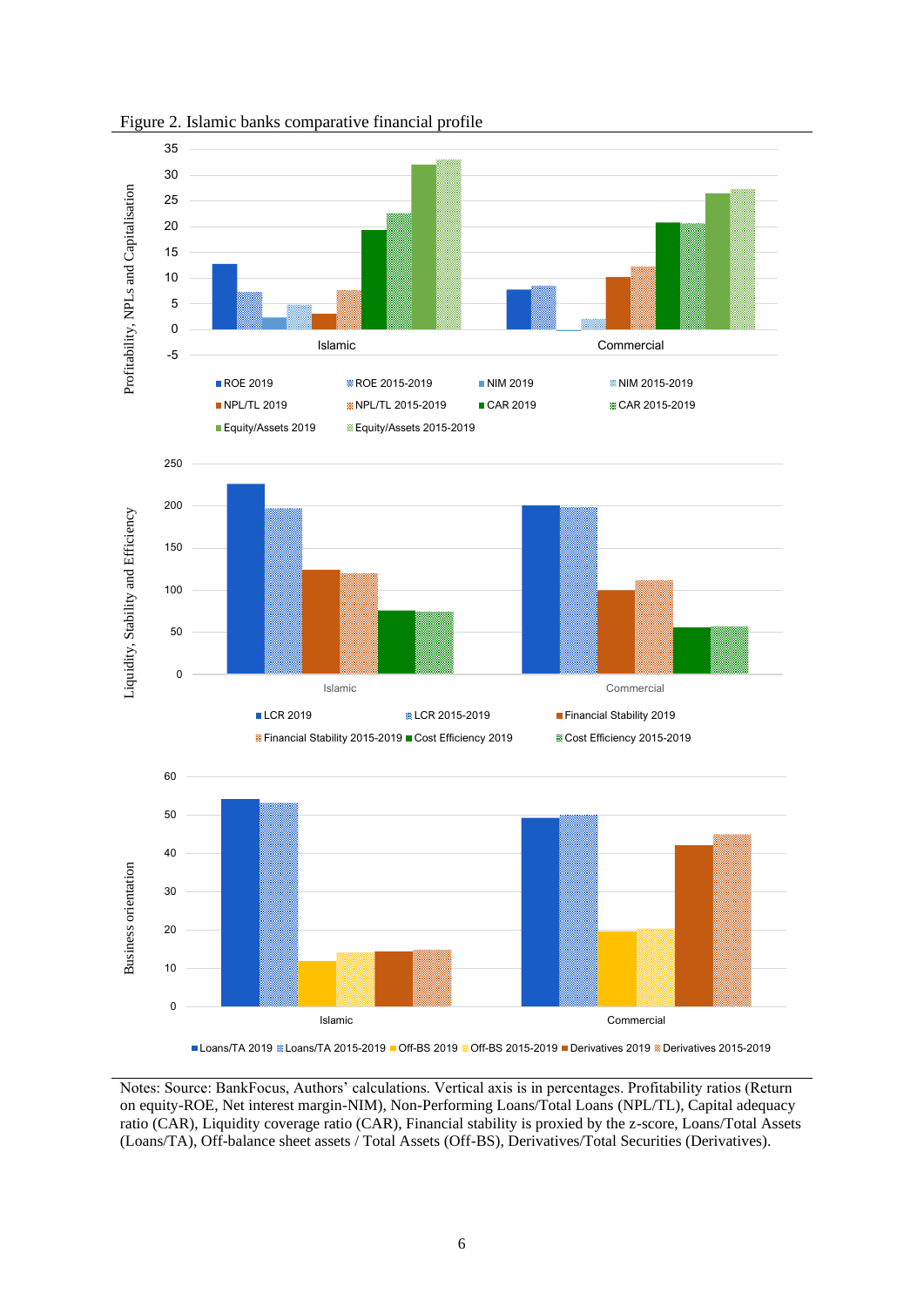

#### Figure 3. Financial profile of the EU-28 banking system.

Notes: Source: BankFocus, Authors' calculations. Horizontal axis is in percentages.